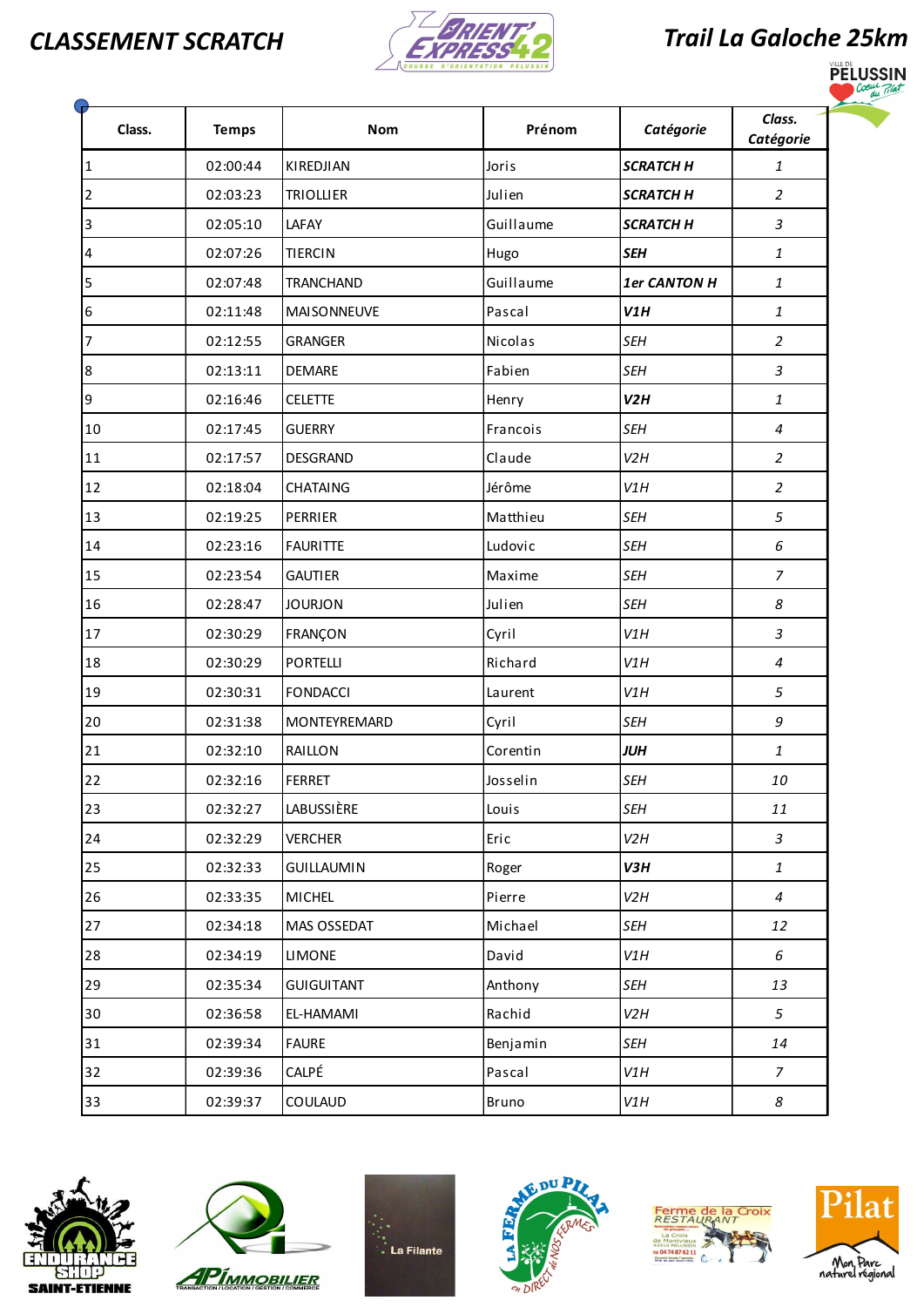



|        |              |                  |            |                  | <b>Trail La Galoche 25km</b> |  |  |
|--------|--------------|------------------|------------|------------------|------------------------------|--|--|
| Class. | <b>Temps</b> | <b>Nom</b>       | Prénom     | Catégorie        | Class.<br>Catégorie          |  |  |
| 34     | 02:40:37     | <b>FARINA</b>    | Jérôme     | <b>SEH</b>       | 15                           |  |  |
| 35     | 02:40:38     | <b>ROULET</b>    | Fabien     | <b>SEH</b>       | 16                           |  |  |
| 36     | 02:40:39     | <b>BOUVARD</b>   | Mickael    | V1H              | 9                            |  |  |
| 37     | 02:41:35     | PIMENTA          | Joaquim    | V1H              | 10                           |  |  |
| 38     | 02:41:44     | <b>FAVRE</b>     | Philippe   | V2H              | 6                            |  |  |
| 39     | 02:41:49     | <b>CANCADE</b>   | Lionel     | V1H              | 11                           |  |  |
| 40     | 02:42:22     | SERRAILLE        | Matthieu   | <b>SEH</b>       | 17                           |  |  |
| 41     | 02:42:31     | <b>BROUTIER</b>  | Fabien     | <b>SEH</b>       | 18                           |  |  |
| 42     | 02:42:49     | DUMOULIN         | Pierre     | V1H              | 12                           |  |  |
| 43     | 02:43:18     | <b>GOUDARD</b>   | Emmanuel   | V2H              | $\overline{7}$               |  |  |
| 44     | 02:43:35     | <b>BARAILLER</b> | Jean       | V2H              | 8                            |  |  |
| 45     | 02:43:51     | <b>GONTHIER</b>  | Christophe | V1H              | 13                           |  |  |
| 46     | 02:44:06     | <b>MINARY</b>    | Matthieu   | V1H              | 14                           |  |  |
| 47     | 02:44:48     | <b>BERSEGEAY</b> | Antoine    | <b>SEH</b>       | 19                           |  |  |
| 48     | 02:46:57     | <b>MAGNAT</b>    | Elodie     | <b>SCRATCH F</b> | $\mathbf{1}$                 |  |  |
| 49     | 02:46:57     | <b>BOUCHET</b>   | Thierry    | V2H              | 9                            |  |  |
| 50     | 02:46:58     | <b>TALON</b>     | Cyril      | <b>SEH</b>       | 20                           |  |  |
| 51     | 02:49:04     | PHILIBERT        | Xavier     | V1H              | 15                           |  |  |
| 52     | 02:49:05     | <b>NAULIN</b>    | Arthur     | <b>SEH</b>       | 21                           |  |  |
| 53     | 02:49:15     | <b>COTE</b>      | Rémi       | <b>SEH</b>       | 22                           |  |  |
| 54     | 02:49:38     | PERBET           | Emmanuel   | V1H              | 16                           |  |  |
| 55     | 02:50:14     | DENTRESSANGLE    | Gilles     | V3H              | $\overline{2}$               |  |  |
| 56     | 02:51:09     | VERGÉ            | Stéphanie  | <b>SCRATCH F</b> | $\overline{a}$               |  |  |
| 57     | 02:53:32     | MYSLEK-PARENT    | Monika     | <b>SCRATCH F</b> | $\mathfrak{Z}$               |  |  |
| 58     | 02:54:32     | <b>COL</b>       | Mathias    | V1H              | 17                           |  |  |
| 59     | 02:55:05     | <b>BRENAS</b>    | Vincent    | <b>SEH</b>       | 23                           |  |  |
| 60     | 02:55:21     | <b>FRAISSE</b>   | Gilles     | V2H              | 10                           |  |  |
| 61     | 02:56:31     | <b>MESSALTA</b>  | Laurent    | V1H              | 18                           |  |  |
| 62     | 02:56:32     | <b>MATRICON</b>  | Olivier    | V2H              | 11                           |  |  |
| 63     | 02:59:02     | WANECQ           | David      | <b>SEH</b>       | 24                           |  |  |
| 64     | 02:59:16     | <b>SEROUR</b>    | David      | V1H              | 19                           |  |  |
| 65     | 03:02:05     | <b>VACHER</b>    | Pauline    | <b>SEF</b>       | $\mathbf{1}$                 |  |  |
| 66     | 03:02:05     | <b>IMBERT</b>    | Romain     | <b>SEH</b>       | 25                           |  |  |